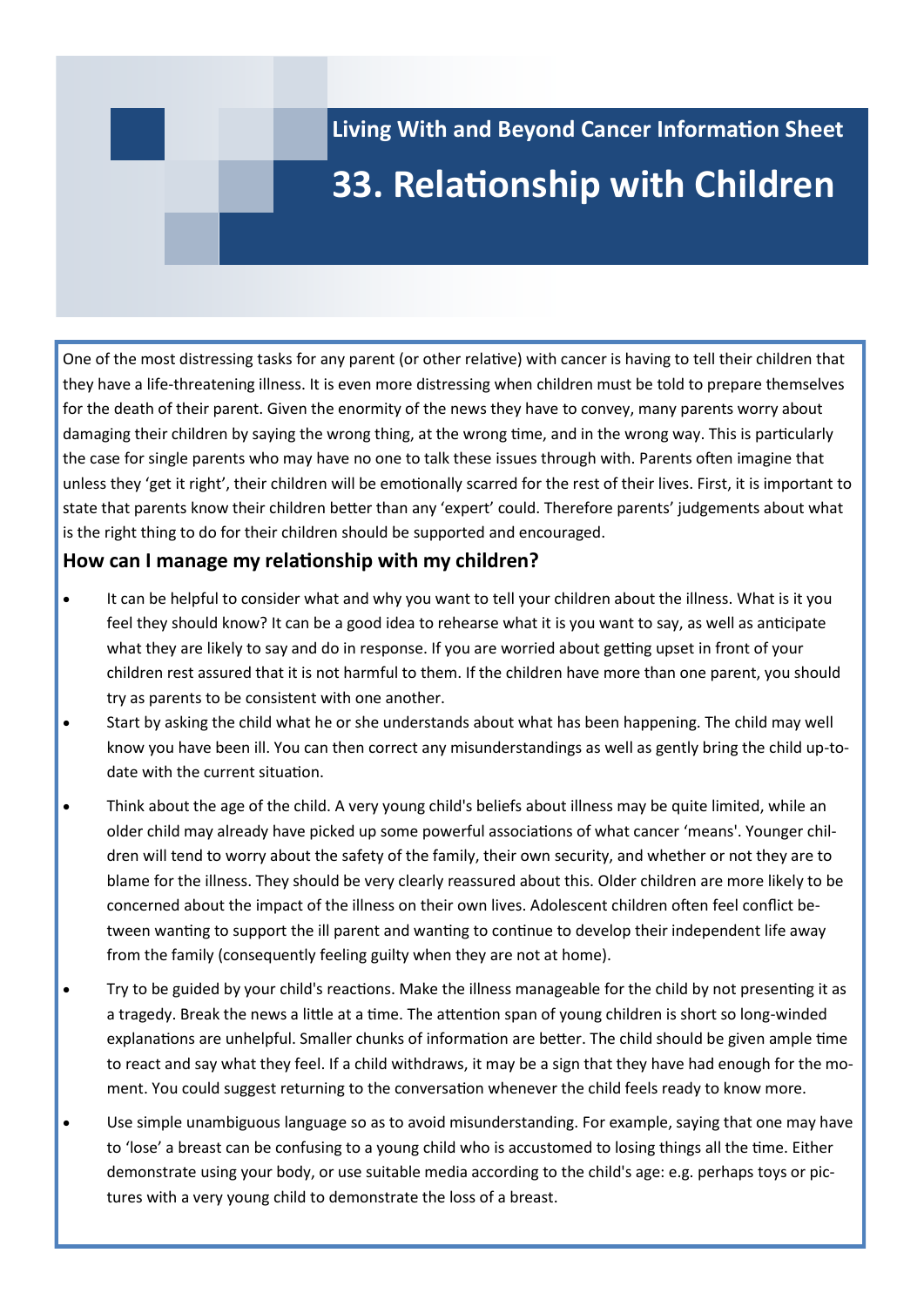## **Living With and Beyond Cancer Information Sheet**

# **33. Relationship with Children**

- Use the term 'cancer' because, by using it, the word becomes less powerful. If the child is in school, explain a few of the basic facts about cancer so that if he or she later hears the word used on the playground they will be better equipped to separate fact from fiction. For example, parents should make it clear that cancer is not contagious, that there are many different types of cancer, and that not everyone dies from it, etc.
- While being open and honest with one's child is important, it is essential to balance this with the child's other needs. Children don't need to be told about every follow-up test that you undergo or the results of your blood tests. It may be more helpful to discuss the disease with your child only when there is something definite to report that has implications for them.
- Feel free to reassure your child that, no matter what happens, they will always be safe and loved.
- Warn your child about the side-effects of treatment: hair loss, nausea, fatigue. Children sometimes worry that these are signs that the parent is becoming more ill rather than being the effects of treatment. Explain that while you are undergoing treatment, things around the home may be different, and that family members may be a bit more emotional than usual.
- Ask your child if they have any questions of their own. If they have a direct question always answer it rather than skirt around it. If you are unsure about the answer it is better to say "I don't know but I'll try to find out" than to guess or lie. Avoiding difficult questions merely fuels the child's fears.
- Keep your child focused on the normal activities of their lives rather than your illness. It is essential that your child's developmental needs are not ignored or neglected. In this way they will continue to feel loved and secure.
- **If your child is a carer they may not recognise themselves as a carer.** Caring can be a range of types including personal care, practical help and emotional support

## Local Resources:

| TTVS-Torridge Council Voluntary Services                | Carewise supports and works with children and young people                                                                                                                                         |
|---------------------------------------------------------|----------------------------------------------------------------------------------------------------------------------------------------------------------------------------------------------------|
| <b>Carewise</b>                                         | from across North Devon, up to the age of 18 who look after or                                                                                                                                     |
| 14 Bridgeland Street                                    | support parents, relatives or siblings with care needs. They can                                                                                                                                   |
| <b>Bideford</b>                                         | offer support and understanding, advice and information, trips                                                                                                                                     |
| Devon                                                   | and outings to fun places, a Young Carers Information Pack and a                                                                                                                                   |
| <b>EX39 2QE</b>                                         | quarterly newsletter.                                                                                                                                                                              |
| Tel: 01271 479380                                       | Email: enquiries@carewise.org.uk                                                                                                                                                                   |
| <b>Bright Futures-North Devon and Torridge</b>          | Bright Futures offers support to young carers (aged 14-17) and                                                                                                                                     |
| Address as above                                        | young adult carers (aged 18-24) to help them get the skills,                                                                                                                                       |
| Tel:07855 2355550-Abi Mandeville                        | confidence and help they need to manage periods of transition                                                                                                                                      |
| Website: www.torridgecvs.org.uk/services/brightfutures/ | and change in order to build their resilience and improve their                                                                                                                                    |
| Devon Carer-Young Carers<br>Helpline:03456 434 435      | There are different ways you can get in touch with Devon Carers,<br>by phone, Live Chat through Pubble (which is the Advice Line<br>Team) or through The pod. They are here to help you. Just Ask. |